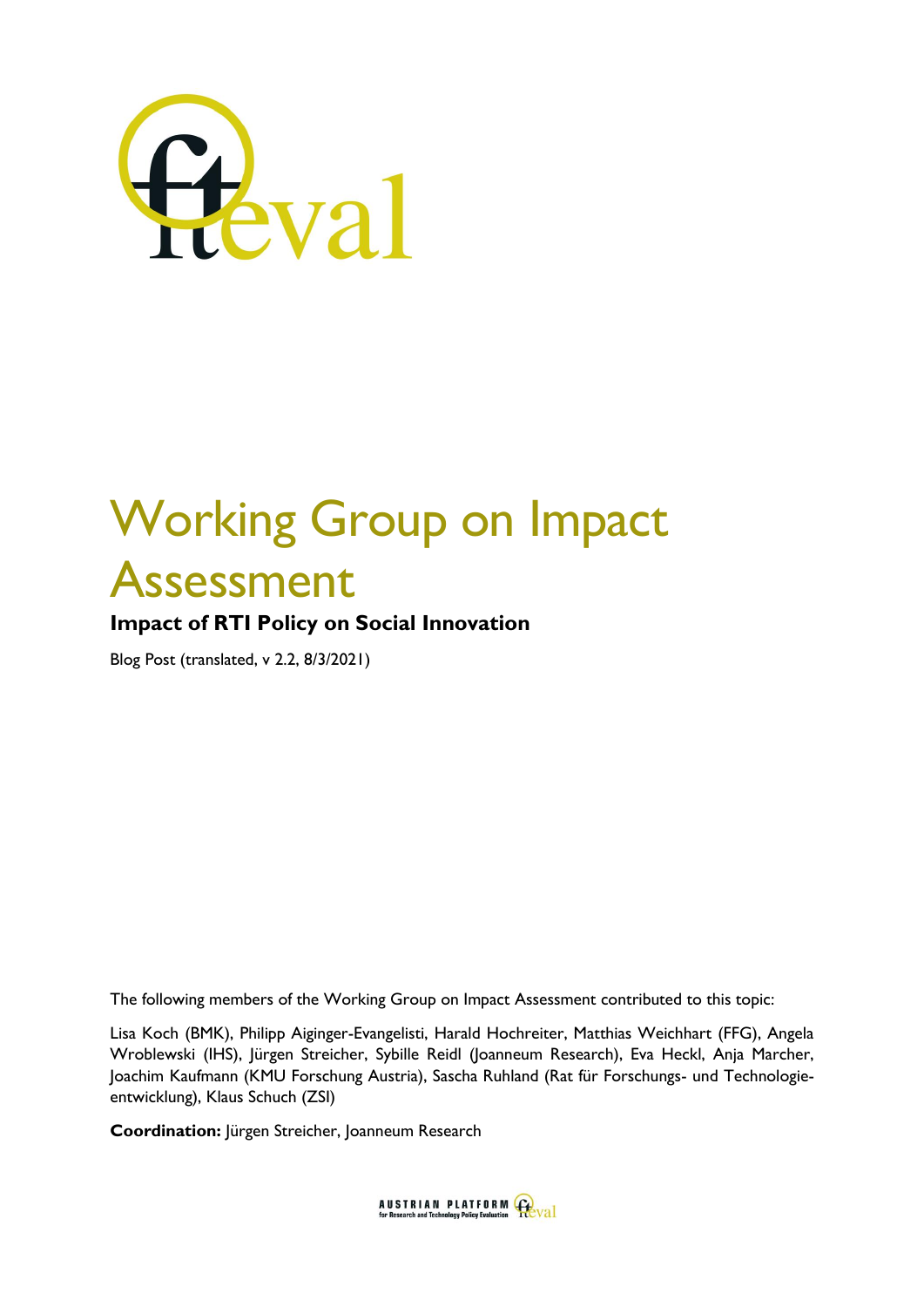

## Focus

Social innovations are drivers and expressions of social change. They often emerge spontaneously and can spread and develop in different ways. With the growing importance of social innovations, there is increasing interest in better understanding their effects and drawing conclusions from them, for example for future policy and measure design. So far, impact assessments of social innovations have focused mainly on individual projects, interventions or organisations. There is a lack of long-term, overarching analyses of impacts, for example with a perspective on systemic or societal aspects (Streicher et al. 2020).

Social innovations are also more frequently being addressed in research, technology and innovation policy (RTI policy), which is increasingly dedicated to social challenges and in its implementation pursues a systemic understanding of innovation more intensely – based on cooperation and interaction between a large number of actors. Due to a lack of ambition and visibility in innovation policy debates, however, the understanding of the effects of social innovations, which for their part often make use of new technologies, lags behind the findings from the impact measurements of technology and innovation promotion and thus also the knowledge regarding preconditions, potentials and hurdles for the development and diffusion of social innovations. At the same time, the demands for impact assessment and evaluation in the RTI sector are growing.

A working group consisting of representatives of the Austrian RTI community therefore addressed the question of how the impact of RTI policy on social innovations is shaped or how it can be shaped. The work on this took place between September 2020 and January 2021 and was divided into three steps: (1) the development of a conceptual approach to the topic; (2) the selection and discussion of examples; and (3) the drawing of conclusions and further questions. The different perspectives among the group, including the Ministry, the Agency, the Council for Research and Development as well as evaluators, helped to critically discuss the topic.

This paper, which is to be regarded as a discussion paper, summarises the main findings of the working group.

## Conceptual Approach

The work started with a conceptual positioning of social innovation in the RTI policy field. The term "social" refers to interpersonal relationships and social practices (interaction, participation) in particular. Social innovations are not automatically "good" or "positive" but, like technical innovations, can generate direct and indirect effects as well as lead to unintended or negative consequences. Subsequently, the working group chose a definition of social innovation that focuses on the change of social practices. Accordingly, social innovation is...

*"... an intentional (...) new combination of social practices in certain areas of action emanating from certain actors (...) with the goal of better satisfying or answering needs and problems (...) than is possible on the basis of existing practices". "The new does not take place in the medium of technological artefacts, but on the level of social practices (of governing, organising, providing, consuming, partnering, negotiating, etc.)".* (Howaldt and Schwarz, 2010, p. 89 – translated from German)

The group then discussed "new, changed social practices (alternatively: actions, ways of doing things, approaches, cooperation patterns, forms of cooperation), triggered or initiated by RTI policy". The subsequent research focused on "new, changed social practices within RTI ecosystems" and how this change is taking place. This was directed to a specific context in which social innovations can emerge. Furthermore, implications for the development of political strategies and instruments were considered.

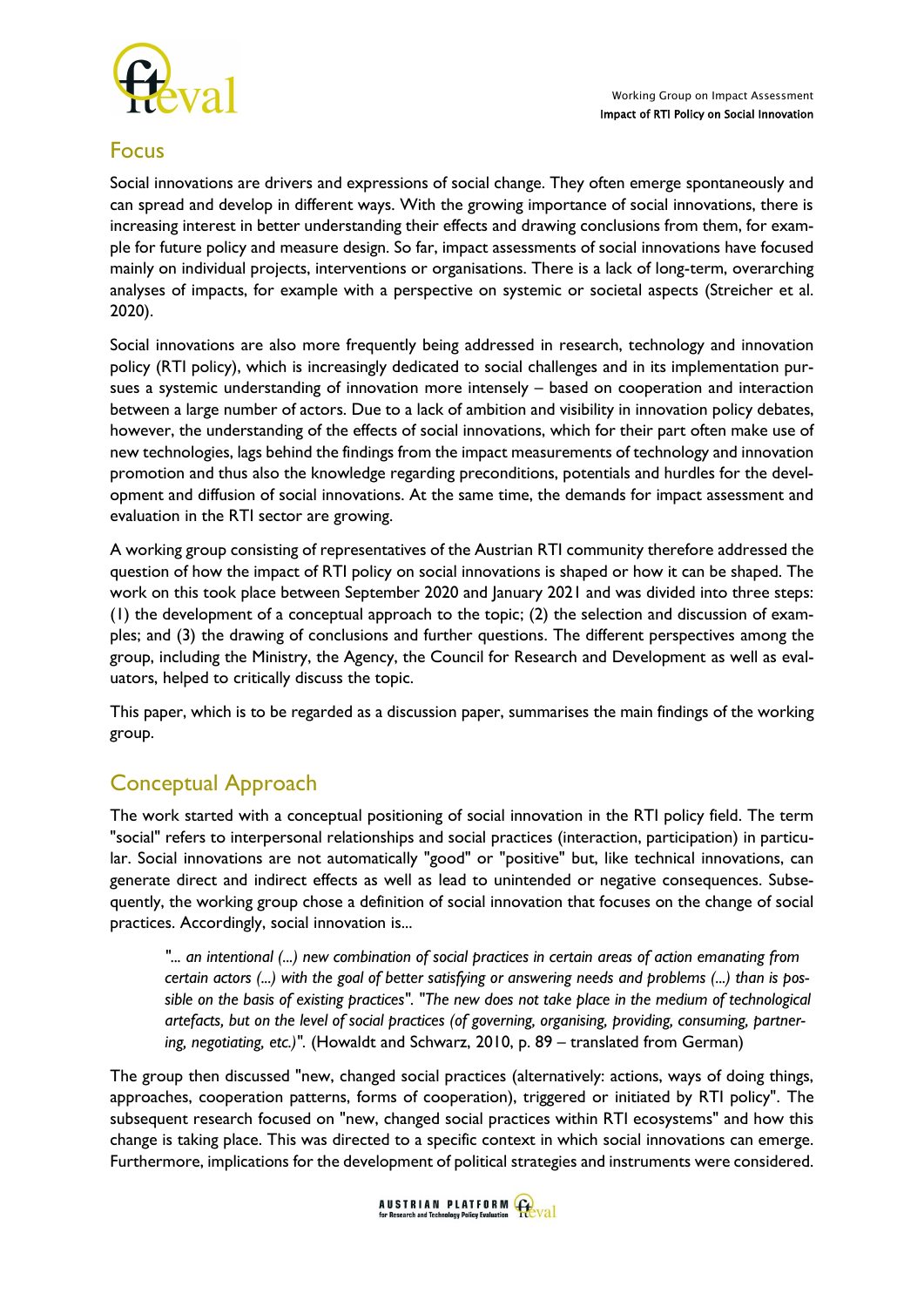

In the RTI ecosystem, RTI policy can play a role or have a function; the ecosystem approach is based on the assumption that new, application-oriented knowledge is generated through a multi-perspective approach. This includes, for example, the joint development of research questions on current topics (co-design) or the joint development of new products or services (co-production).

In the discussions, the RTI ecosystem was often put on a level with the actual "research process" (e.g. within the framework of funded projects), also with regard to impact assessment and measurability: research as a learning, change and problem-solving process (see the following example "Open Science"). However, the concept of the RTI ecosystem can also be applied to the RTI actor landscape (see example "Maker Communities") or to RTI policy itself (see example "Appointment Procedures"). The following table summarises those aspects within the research process and knowledge transfer considered important by the working group, for RTI policy in general and impact assessment in particular. 1

| <b>Phase</b>                                              | <b>RTI Policy</b>                                                                                                                                                                                                                                                                                                                                                          | Impact assessment and measurement                                                                                                                                                                                                                                                                                                                                                                                            |
|-----------------------------------------------------------|----------------------------------------------------------------------------------------------------------------------------------------------------------------------------------------------------------------------------------------------------------------------------------------------------------------------------------------------------------------------------|------------------------------------------------------------------------------------------------------------------------------------------------------------------------------------------------------------------------------------------------------------------------------------------------------------------------------------------------------------------------------------------------------------------------------|
| Research process                                          | • Creating/directing/supporting space, so that<br>society (users, citizens) can be more in-<br>volved as innovation driver or taking a step<br>back as a policy actor and implicitly opening<br>up spaces.<br>• Offering participation formats<br>• Changing practice in the ongoing research<br>process through interconnecting institutions,<br>actors and stakeholders. | • Participation formats<br>• Timing/extent of involvement of relevant<br>target groups (in research questions, de-<br>sign, etc.);<br>• Immediate change(s) in the relevant tar-<br>get groups within the research process.<br>• Infrastructures: What is made available to<br>whom and when? In which way should infra-<br>structures be designed to enable and pro-<br>mote social innovations?<br>• Relevance of networks |
| Results (output,<br>outcome) of the re-<br>search process | • Changing behaviour in target groups con-<br>fronted with research results (e.g. as prod-<br>ucts or services).                                                                                                                                                                                                                                                           | • Participation formats<br>• Comparing the participation contribu-<br>tion of relevant target groups (pre-post<br>comparison)<br>· Indirect changes within the relevant tar-<br>get groups, e.g. a change in social prac-<br>tice (long-term observation)                                                                                                                                                                    |
| Feedback into new<br>research processes<br>and RTI policy | · Findings from the research process and (po-<br>tential) behaviour change flow back into new<br>research processes, measures, policies                                                                                                                                                                                                                                    | • Forms and formats of feedback loops                                                                                                                                                                                                                                                                                                                                                                                        |

*Table 1: Aspects of social innovation in individual research process and transfer phases*

The working group agreed that RTI policy can create or change the environment for social innovation so that it is encouraged (stimulated, enabled, supported) but also prevented under certain circumstances. RTI policy can call for social innovation, a single intervention (e.g. a programme) can aim at promoting social innovation, for example when it comes to overcoming societal challenges. Social innovation is also a cross-cutting issue in the RTI sector and must therefore be taken into account at various levels. This fact as well as the goals, role and functions of RTI policy in an RTI ecosystem in connection with innovation was discussed in great depth by the working group.

 $1$  Questions on the use of technology for social innovation were also addressed in the working group (especially in the context of the sharing economy and collective awareness platforms - CAPs). However, it was decided not to go into the topic in greater depth at this point.

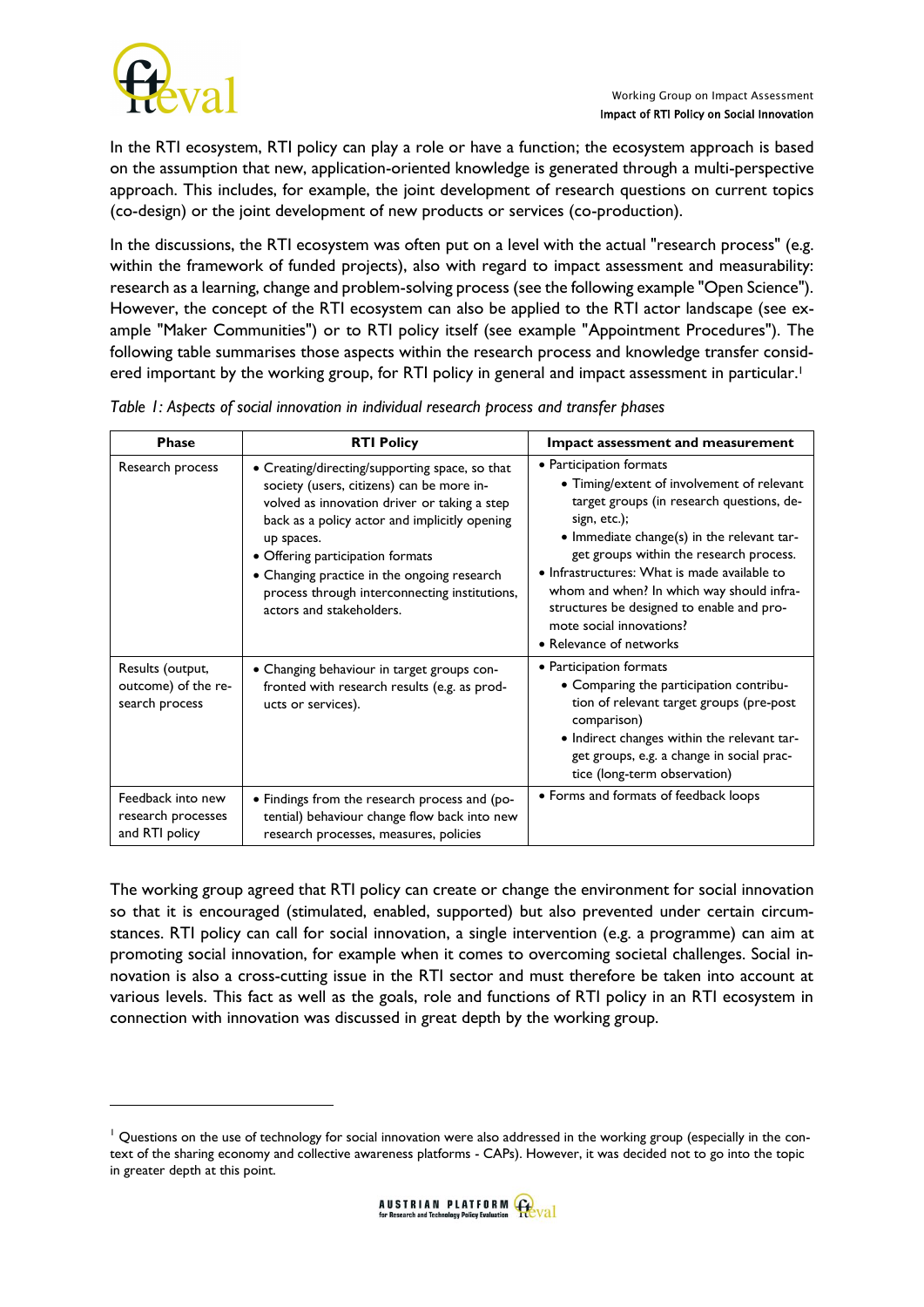

With regard to impact assessment and impact measurement, the value of social innovation for participation (i.e. from the perspective of the actors: participation in decision-making and in resources), for inclusion (i.e. from the perspective of systems: the inclusion of actors) and for changing discourse was emphasised. The early involvement of relevant target groups in research processes, the joint formulation of problems, and the observation of changes in these target groups were seen as central. The following table summarises the goals discussed and the possible metrics derived from them. These should be seen as a starting point for further considerations; they should be further differentiated and supplemented.

|                         | Goals                                                                                                                                                                                                                                | <b>Metrics</b>                                                                                                                                                                                                                                                                                                   |
|-------------------------|--------------------------------------------------------------------------------------------------------------------------------------------------------------------------------------------------------------------------------------|------------------------------------------------------------------------------------------------------------------------------------------------------------------------------------------------------------------------------------------------------------------------------------------------------------------|
| Participation           | • Development of new target groups<br>• Involvement of relevant target groups, including<br>civil society actors, NPOs, possibly by creating<br>                                                                                     | • Characteristics (type, structure) of target<br>groups<br>• Number of projects involving relevant stake-<br>holders<br>• Extent, duration of participation                                                                                                                                                      |
|                         | $\circ$ incentive systems for increasing the willing-<br>ness to use social innovations in exchange<br>of science and practice, and/or<br>o (funding) measures that require or presup-<br>pose the participation of specific actors. | • Number, type of measures (funding pro-<br>grammes, competitions, etc.)<br>· Use of measures, participation behaviour of tar-<br>get groups<br>• Role of inter- and transdisciplinarity<br>• Development of and participation in networks<br>· Outputs, outcomes (concepts, products, pro-<br>cesses, services) |
|                         | • Creation, provision of participation formats<br>• Provision of joint infrastructures (testing envi-<br>ronments, experimental laboratories)                                                                                        | • Type of participation<br>• Extent of infrastructure usage, type and pur-<br>pose of use                                                                                                                                                                                                                        |
| Inclusion               | • Consideration of diversity in society<br>• Promotion of participation, equal opportunities,<br>gender equality<br>• Empowerment of individuals<br>• Capacity building of organisations                                             | • Satisfaction of actors<br>• Self-description of actors pre/post (e.g. encour-<br>agement, inspiration, appreciation, competence<br>development)<br>• Standards for equality issues                                                                                                                             |
| Changes in<br>discourse | • Opening up new topics, perspectives<br>• Changes in social interaction<br>• Contribution to acceptance, dissemination and<br>institutionalisation of social innovation                                                             | • New competences, new knowledge<br>· Increased networking<br>• Changes in the population (e.g. attitude to-<br>wards science)                                                                                                                                                                                   |

## Examples of changes in social practices

The working group researched examples of changes in research processes and other social practices in the RTI sector that illustrate different impact dimensions. These are presented below. Overall, the impression gained from previous literature research was confirmed that there is mainly anecdotal evidence on social innovation as a result of research processes or their feedback to RTI policy. Reasons for this could be the low level of interest in recording and evaluating such results, the low dissemination of suitable analytical concepts, and the mostly short observation periods of impact measurements.

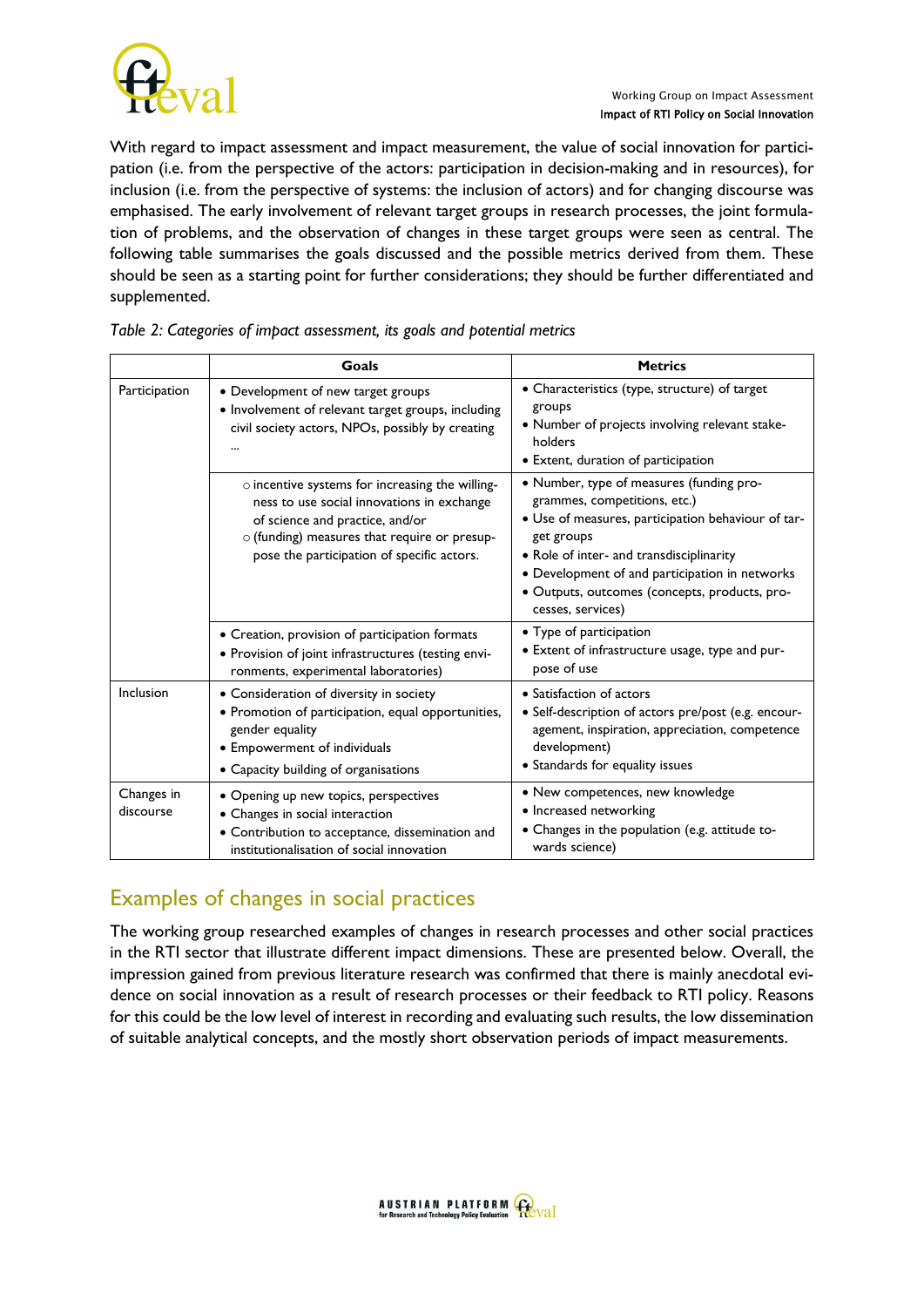

#### *Box 1: Changes in research processes and results by Open Science*

Open Science describes the opening of scientific production processes and outputs in the course of digitalisation. The central goal is to broaden and accelerate the circulation and transfer of knowledge through access to science. This includes making scientific results openly accessible (Open Access) and making the underlying data openly available (Open Data) (cf. BMBWF, BMVIT and BMDW 2018; "Open Science and Dark Knowledge"). The participation of citizens in research (Citizen Science) creates new ways of participation and interaction, and thus participation in scientific practice (cf. Working Group on Impact Assessment. Group 2 2021).

The provision of open data enables insights into science, industry and society. On this basis, faster and better solutions can be found for social but also political, economic, technological and ecological problems (cf. Desouza and Smith 2014). One example of this is the use of open data for research in the energy sector, for example with a view to developing and testing energy system models or establishing energy communities. For example, the "Open Data Platform" project of the Green Energy Lab research initiative of the Austrian Climate and Energy Fund collects consumer data in the energy sector and uses this data for optimisation purposes and the development of forecast models. The consumers involved can decide for themselves which data they want to pass on. This also creates a greater awareness of their own consumption behaviour and energy costs. (https://greenenergylab.at)

#### *Box 2: Changes of research processes and results in projects on equal opportunities*

Since 2008, the Austrian Research Promotion Agency (FFG) has been funding FEMtech research projects in research, technology and innovation that incorporate the gender dimension in technology development. The H2020 project EF-FORTI (Evaluation Framework for Promoting Gender Equality in Research and Innovation; https://efforti.eu/) investigated the effects of FEMtech research projects in terms of research and innovation and how these can be measured. One result according to the case study analysis was an increased gender competence of researchers, which is used to write better research proposals in FEMtech and in other funding programmes. Overall, the quality of the submitted proposals has improved substantially since 2008.

The competences gained in the projects with regard to gender or new research methods are also used in teaching, training and other research projects. The majority of the researchers surveyed stated that they had gained a greater awareness of interdisciplinary or participatory research through participation in the funding programme. In addition to changes in research processes through the inclusion of gender expertise, effects beyond this could also be identified, on a modest scale: 18 of 55 projects planned to apply the project results in practice and a further 12 committed themselves to applying the project results. One interview partner also reported a market launch of the services developed in FEMtech research projects, including an app. (cf. Palmén et al. 2020)

#### *Box 3: Changes of social practices in appointment selection procedures*

It is not only in science and research that the gender bias associated with selection processes for filling top positions is considered a central hurdle for women. Non-transparent decision-making processes or the importance of informal networks are considered stumbling blocks – even in formally regulated selection procedures.

One higher education policy programme that addressed this problem and aimed to trigger a change in traditional practices was the excellentia initiative (2007–2011) launched by the Austrian Federal Ministry of Science and Research (BMWF). Under excellentia, universities received a one-time bonus payment of up to  $\epsilon$  70,000 for the additional appointment of women to professorships. The money paid out was to be used for gender equality measures. The bonus payment was intended as an incentive for universities to reflect on existing regulations for appointment procedures with regard to gender bias and to develop alternatives. The evaluation of excellentia shows that this was the case at some universities and that an analysis of the appointment procedures was carried out to determine at which stages of the process the proportion of women decreases.

Based on these results, the processes were then adapted by, for example, defining binding evaluation criteria at the time the position was advertised. This was to avoid that criteria for individual applications were handled flexibly. In other cases, informal practices were formalised. For example, informal interviews outside the appointment committee were no longer held with selected applicants before the hearing. One university introduced the rule that the day before the hearings, the members of the appointment committee attend an informal dinner with all applicants. This is intended to reduce the influence of existing informal networks on the appointment process. (cf. Wroblewski 2015, 2014)

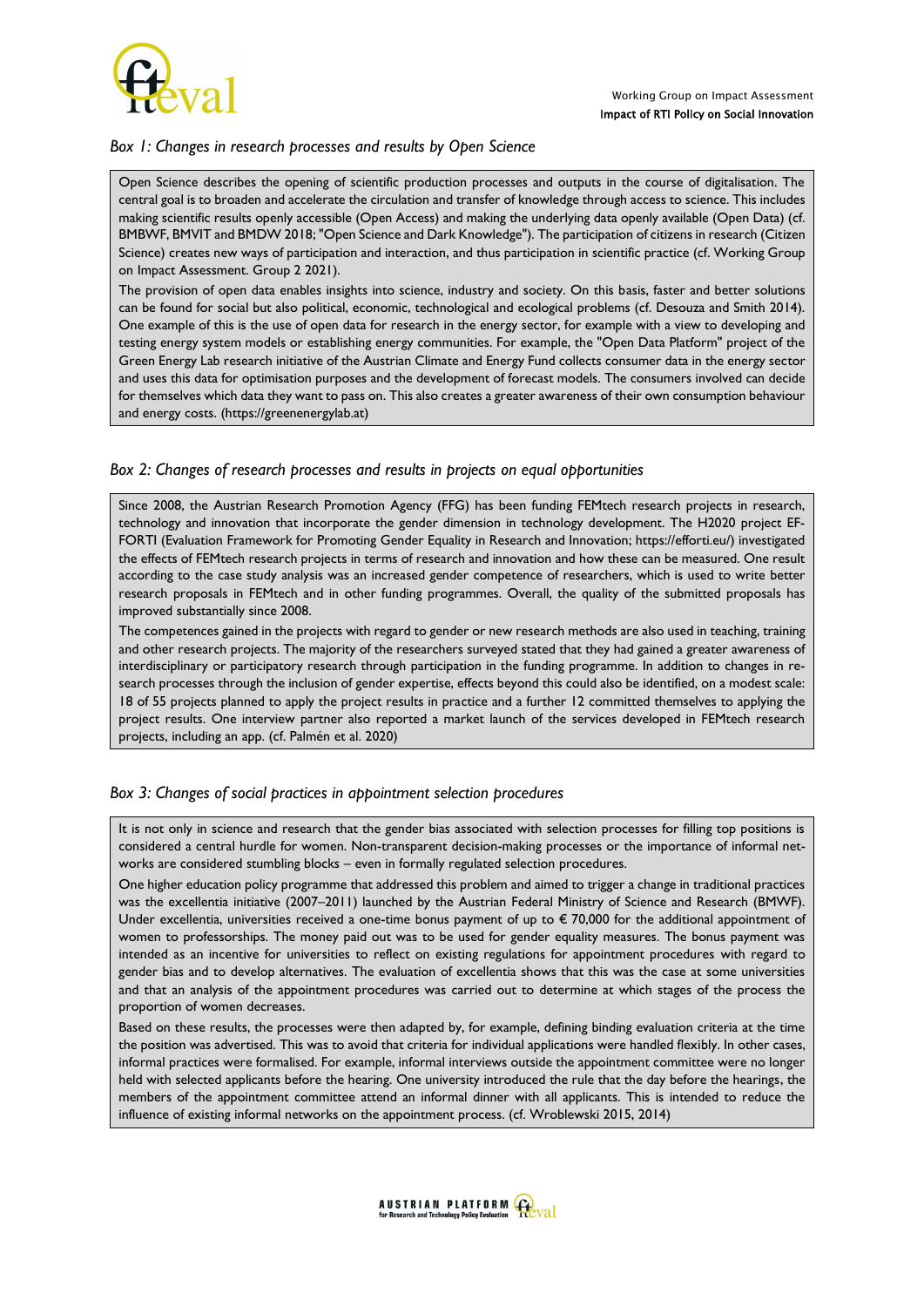

#### *Box 4: Changes of research processes and social practices through the maker movement*

"Maker communities" and the "do-it-yourself movement" can be seen as social innovations within the RTI actor landscape. Open workshops equipped with new (e.g. 3D printers) as well as traditional tools enable the implementation of ideas into prototypes. Suggestions usually come from the population itself and are largely put into practice by the population under the guidance or with the help of the community. In order for such workshops to function, they are on the one hand "curated", i.e. organised and supervised, and to a certain extent selective. On the other hand, maker communities are built up that contribute "collective intelligence" so that the ideas of individual civil society actors for innovations are not abandoned for lack of know-how. The social innovation maker community is thus a new social practice for generating innovations, especially in the field of design and technology.

An example of a maker community is the H2020 project CAREABLES (https://www.careables.org). The project is integrated into decentralised infrastructures ("maker spaces" in various European countries) and networks them around a common goal: the creation of open, inclusive and digitally supported health products together with the people concerned. Different (offline, online) formats and events are offered in which people with special needs come together with so-called "makers" (often creative thinkers, hobbyists). In the project, the methodology for the co-design of the products is developed and the cooperation is accompanied. Interested parties can download detailed documentation on individual "careables" via the CAREABLE platform, adapt and further develop them. A side effect of the cooperation with makers is the experience of self-empowerment and appreciation among those affected, which improves their quality of life.

## **Conclusion**

RTI policy can stimulate, improve and support (and possibly also prevent) the development of social innovations. The examples presented show how changes in social practices take place in the RTI sector and what effects they can have. They also give indications of where starting points exist and where changes can be actively shaped.

While individual instruments and measures have focused on the promotion of social innovations so far, it often remains unclear what overarching goals lie behind them and what function RTI policy can assume here, or how this function should go about supporting and promoting social innovation.

Against this background, the following questions can be derived:

- ❖ What is the goal and function of RTI policy in the innovation ecosystem with regard to social innovation? Should RTI policy have an explicit function/role in this regard at all?
- ❖ Can the impact of RTI policy on social innovation be controlled by improving policy instruments?

At the European level, various strategies and approaches can be found in this regard, from long-term initiatives ("Innovation Union") and the opportunities of the current research framework programme ("Horizon Europe") to activities at the national level2. According to the working group, topics to be considered are in particular the underlying (narrow, broad) understanding of innovation and the role of social innovation in the context of (European) mission orientation.

Participation and interaction of relevant target groups is considered crucial for the development of social innovation. These aspects are also at the centre of impact assessment and measurement, and based on this, the focus is on (type and extent of) acceptance and dissemination. In this context, the members of the working group are addressing the following questions:

 $^{\rm 2}$  Example: "Impact Innovation. Entwicklung innovativer Ideen und Lösungen" (Austria), https://www.ffg.at/programm/impactinnovation, Gesellschaft der Ideen – Wettbewerb für Soziale Innovationen (Germany), https://www.gesellschaft-der-ideen.de/

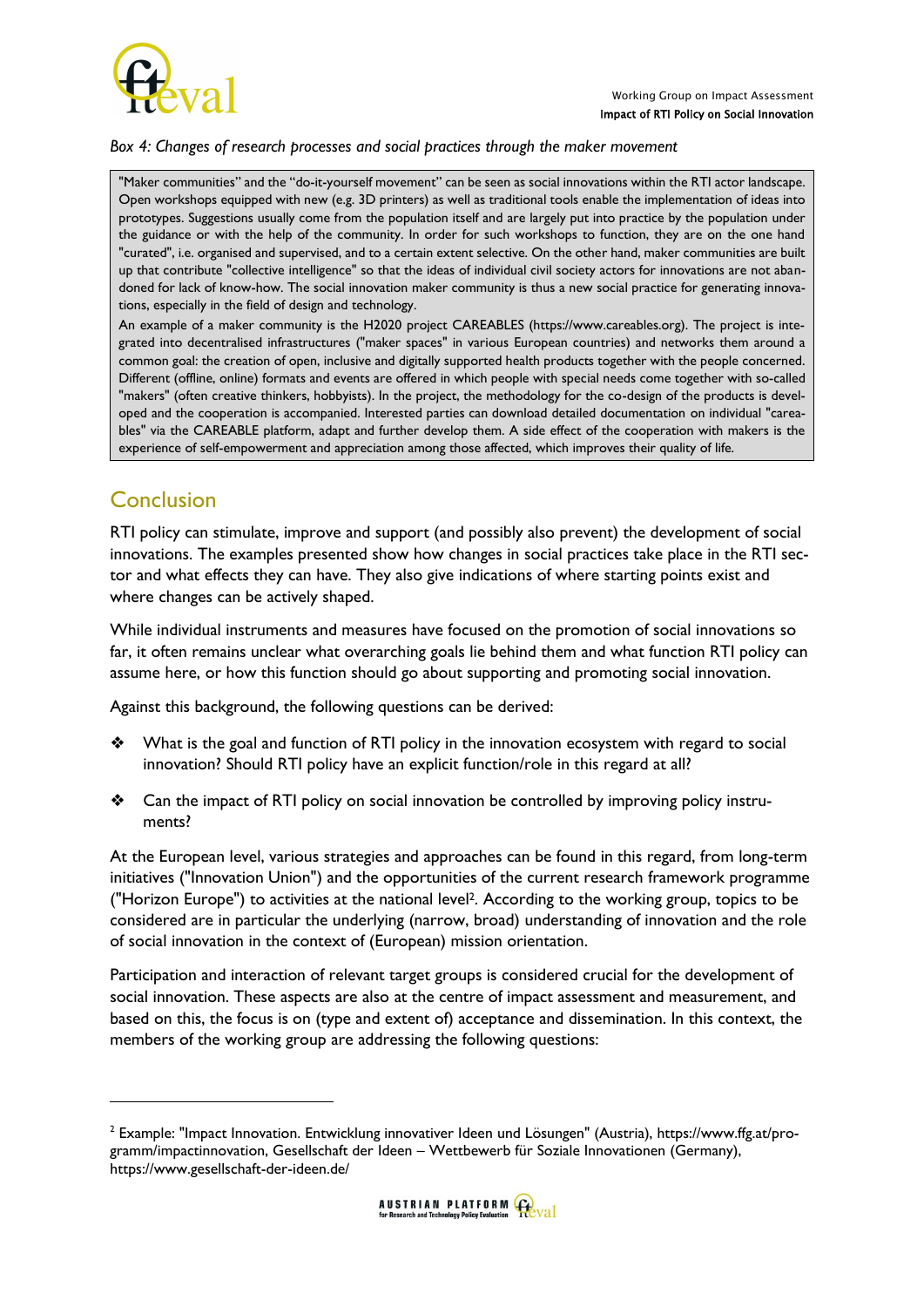

- ❖ How can RTI policy be improved to support and promote the development and dissemination of social innovations?
- ❖ What forms/ways of participation and interaction are appropriate for the development of social innovations, especially in order to involve the wider society?
- ❖ How can the significance of social innovation be increased in the RTI ecosystem? Could more measurability lead to more visibility and higher significance? How can social innovation be better anchored in the frequently implicit multidimensionality of impacts?

New or changed social practices emerge on a small scale and often only become visible after some time. From the working group's point of view, there is a lack of medium- to long-term observations and studies, a research gap. Therefore, the following questions are raised with regard to impact assessment and measurement and the starting points for goals and metrics presented above:

- ❖ What contributions are expected from social innovations (in the medium/long term), for example to transformative processes? Which metrics should be used to measure them? How sustainable are these changes? Which factors favour sustainability?
- ❖ What are the possibilities for recording and evaluating social innovations in the RTI sector consistently over a longer period of time? Which data bases/survey instruments could be used?